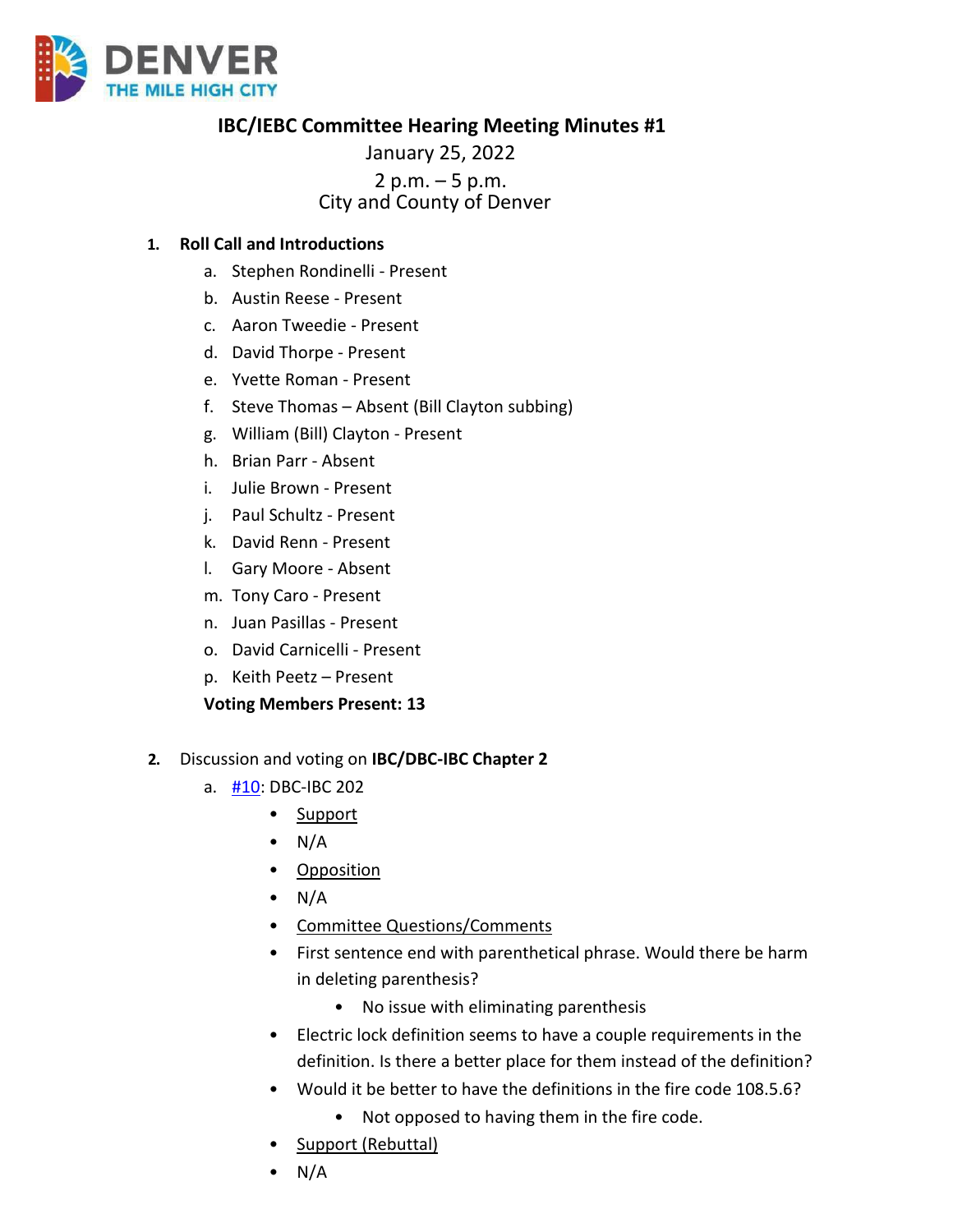- Opposition (Rebuttal)
- $\bullet$  N/A
- Motion: To approve with the modification of removing the parenthetical phrase in "electric locks – master switch".
- **Vote: Does not pass** (6 for, 7 against)
- 2<sup>nd</sup> Motion: To table. Item 11 uses one of the definitions. Propose to review all the propositions offered all at once.
- **Vote: Passed** (11 for, 0 against, 2 abstentions)
- b. [#6:](https://www.denvergov.org/files/assets/public/community-planning-and-development/documents/ds/building-codes/code-adoption/amendment-proposals/ibc/ibc_sleeping_room_definition.pdf) DBC-IBC Sleeping Room Definition
	- Support
	- $\bullet$  N/A
	- Opposition
	- The definition is used by residential teams. Needing to have a space with a closet would leave open language and make it more difficult to implement.
	- Committee Questions/Comments
	- Don't understand how having a closet adds to defining a space as a sleeping room.
	- Definition of a sleeping room is not defined in any of the I-codes?
		- Only defined in the Denver amendment.
	- Defining a sleeping room might have some unintended consequences if the term isn't used as intended in each occurrence.
	- Support (Rebuttal)
	- $\bullet$  N/A
	- Opposition (Rebuttal)
	- $\bullet$  N/A
	- Motion: Motion to disapprove
	- **Vote: Passed** (11 for, 0 against, 2 abstentions)

## **3.** Discussion and voting on **IBC/DBC-IBC Chapter 4**

- a. [#11:](https://www.denvergov.org/files/assets/public/community-planning-and-development/documents/ds/building-codes/code-adoption/amendment-proposals/ibc/ibc_403.5.3.pdf) DBC-IBC 403.5.3
	- Motion: To table and hear together with 10,11,12,13,14
	- Vote: Passed (10 for, 1 against, 2 abstentions)
- b. [#21:](https://www.denvergov.org/files/assets/public/community-planning-and-development/documents/ds/building-codes/code-adoption/amendment-proposals/ibc/ibc_420.12.pdf) DBC-IBC 420.12
	- Support
	- $\bullet$  N/A
	- Opposition
	- $\bullet$  N/A
	- Committee Questions/Comments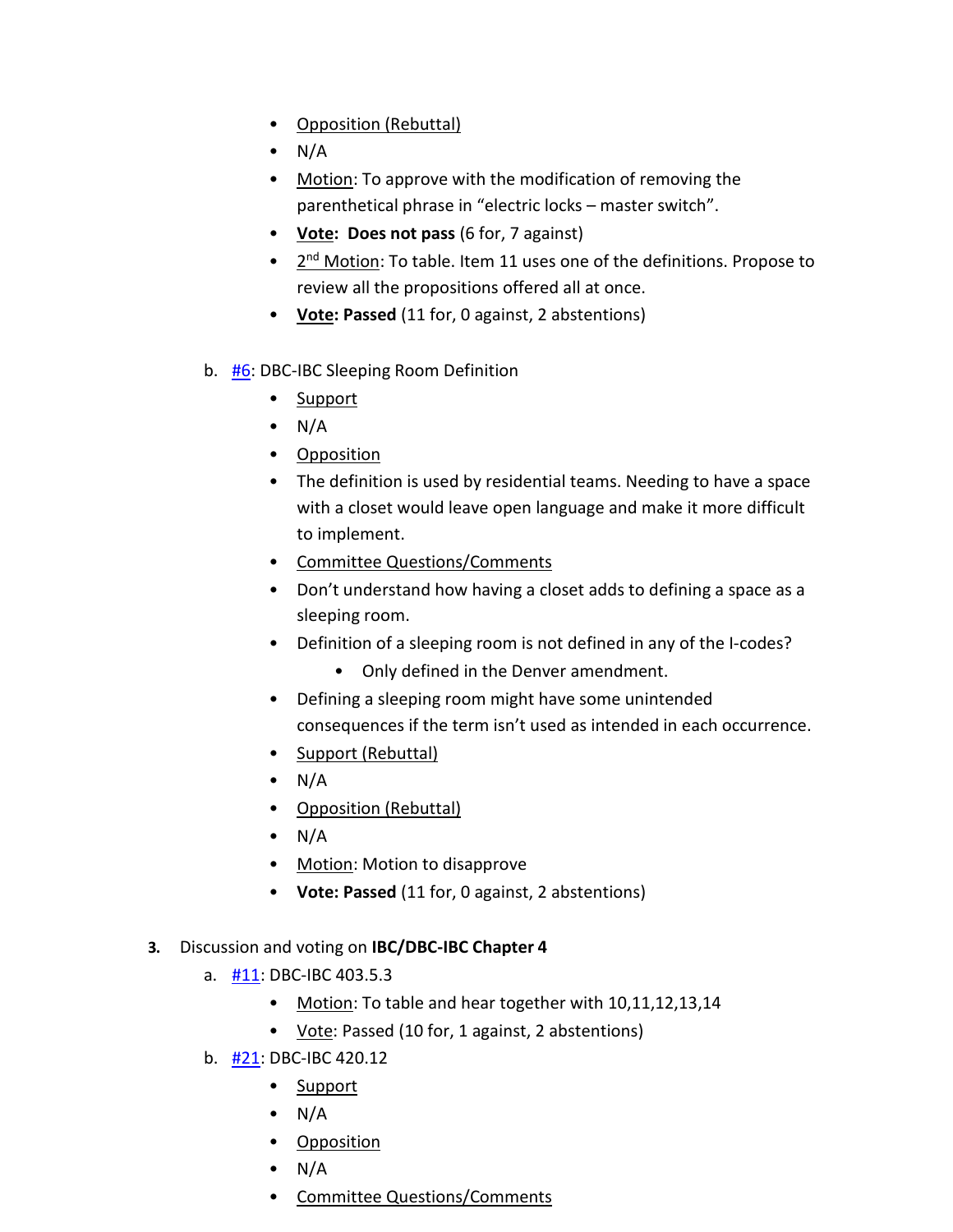- What do you presume the added cost to construction would be?
	- None. The requirements are already in the code. It is just a clarification.
- Support (Rebuttal)
- $\bullet$  N/A
- Opposition (Rebuttal)
- $\bullet$  N/A
- Motion: To approve as written
- **Vote: Passed** approved unanimously

## **4.** Discussion and voting on **IBC/DBC-IBC Chapter 6**

- a. **[#P18:](https://www.denvergov.org/files/assets/public/community-planning-and-development/documents/ds/building-codes/code-adoption/amendment-proposals/ibc/ibc_602.4.2.2.2_602.4.2.2.4.pdf) DBC-IBC 602.4.2.2** 
	- Support
	- $\bullet$  N/A
	- Opposition
	- $\bullet$  N/A
	- Committee Questions/Comments
	- Comfortable that the code language they are putting in addresses the concerns. Comfortable with the amendment.
	- Would it be better grammar to say "unlimited" instead of "limited…to 100%"
	- Will lower the cost of construction for type 4B and will hopefully encourage this type of construction aligning with Denver's climate goals.
	- Support (Rebuttal)
	- $\bullet$  N/A
	- Opposition (Rebuttal)
	- $\bullet$  N/A
	- Motion: To approve as written
	- **Vote: Passed** unanimously

## **5.** Discussion and voting on IBC/DBC-IBC **Chapter 7**

- a. [#83:](https://www.denvergov.org/files/assets/public/community-planning-and-development/documents/ds/building-codes/code-adoption/amendment-proposals/ibc/ibc_703.2.3.pdf) DBC-IBC 703.2.3
	- Support
	- $\bullet$  N/A
	- Opposition
	- $\bullet$  N/A
	- Committee Questions/Comments
	- How does it differ from 104.11?
		- It's the alternative materials section. The IBC one was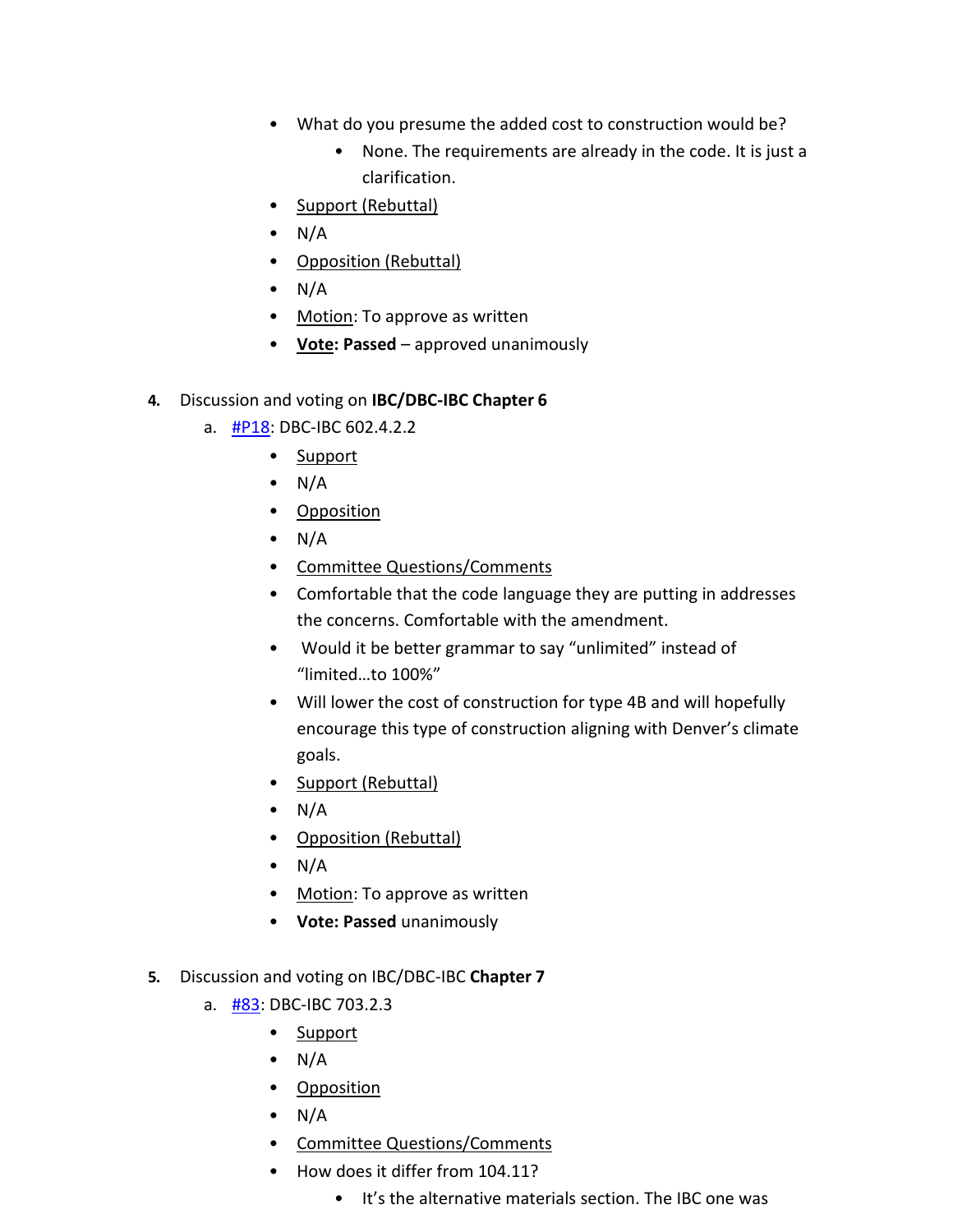deleted.

- Is the change that we are making, deleting 104.11 and replacing with our own section?
	- Correct
- Support (Rebuttal)
- $\bullet$  N/A
- Opposition (Rebuttal)
- $\bullet$  N/A
- Motion: To approve as written
- **Vote: Passes** unanimously
- b. [#84:](https://www.denvergov.org/files/assets/public/community-planning-and-development/documents/ds/building-codes/code-adoption/amendment-proposals/ibc/ibc_table_705.8.pdf) DBC-IBC Table 705.8
	- Support
	- $\bullet$  N/A
	- Opposition
	- $\bullet$  N/A
	- Committee Questions/Comments
	- It's a simple change that does exactly what is intended.
	- Support (Rebuttal)
	- $\bullet$  N/A
	- Opposition (Rebuttal)
	- $\bullet$  N/A
	- Motion: To approve as submitted
	- **Vote: Passed** unanimously
- c. [#17:](https://www.denvergov.org/files/assets/public/community-planning-and-development/documents/ds/building-codes/code-adoption/amendment-proposals/ibc/ibc_705.8.1.pdf) DBC-IBC 705.8.1
	- Support
	- The section is not designed for exposure protection.
	- The amendment lessens the code below that of national safety.
	- The Denver code should not be less restrictive than the IBC.
	- Opposition
	- $\bullet$  N/A
	- Committee Questions/Comments
	- This provision went back into the 80's and allowed the development of downtown Denver. In the 90's it became a component of the code. Helped to stop fires from spreading through window openings. Not opposition, just explaining how it got there.
	- What types of projects would not have happened without this?
		- Currently, outside of Denver, new buildings located near property lines.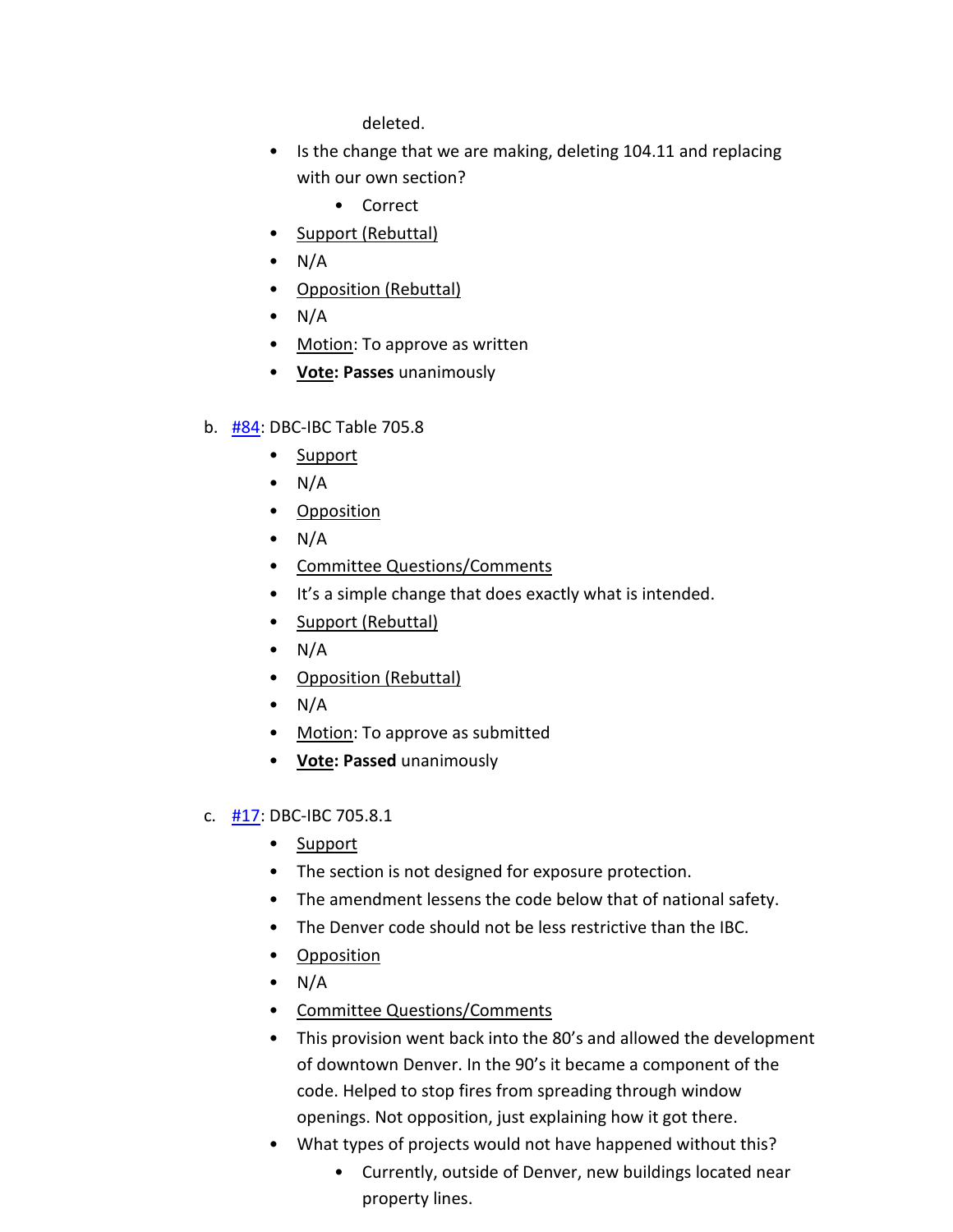- Support (Rebuttal)
- You can have existing buildings that can install water curtains and maintain the number of openings they have.
- Opposition (Rebuttal)
- $\bullet$  N/A
- Motion: To pass as written
- **Vote: Passed** unanimously
- d. [#18:](https://www.denvergov.org/files/assets/public/community-planning-and-development/documents/ds/building-codes/code-adoption/amendment-proposals/ibc/ibc_707.6.pdf) DBC-IBC 707.6
	- Support
	- This is something that we need right now. Fire dampers in shafts are illegal right now.
	- Opposition
	- $\bullet$  N/A
	- Committee Questions/Comments
	- $\bullet$  N/A
	- Support (Rebuttal)
	- N/A
	- Opposition (Rebuttal)
	- $\bullet$  N/A
	- Motion: To approve as written
	- **Vote: Passed** unanimously
- e. [#19:](https://www.denvergov.org/files/assets/public/community-planning-and-development/documents/ds/building-codes/code-adoption/amendment-proposals/ibc/ibc_713.4.pdf) DBC-IBC 713.4
	- Support
	- $\bullet$  N/A
	- Opposition
	- $\bullet$  N/A
	- Committee Questions/Comments
	- $\bullet$  N/A
	- Support (Rebuttal)
	- $\bullet$  N/A
	- Opposition (Rebuttal)
	- $\bullet$  N/A
	- Motion: To approve as submitted
	- **Vote: Passed** unanimously
- f. [#20:](https://www.denvergov.org/files/assets/public/community-planning-and-development/documents/ds/building-codes/code-adoption/amendment-proposals/ibc/ibc_713.5.pdf) DBC-IBC 713.5
	- Support